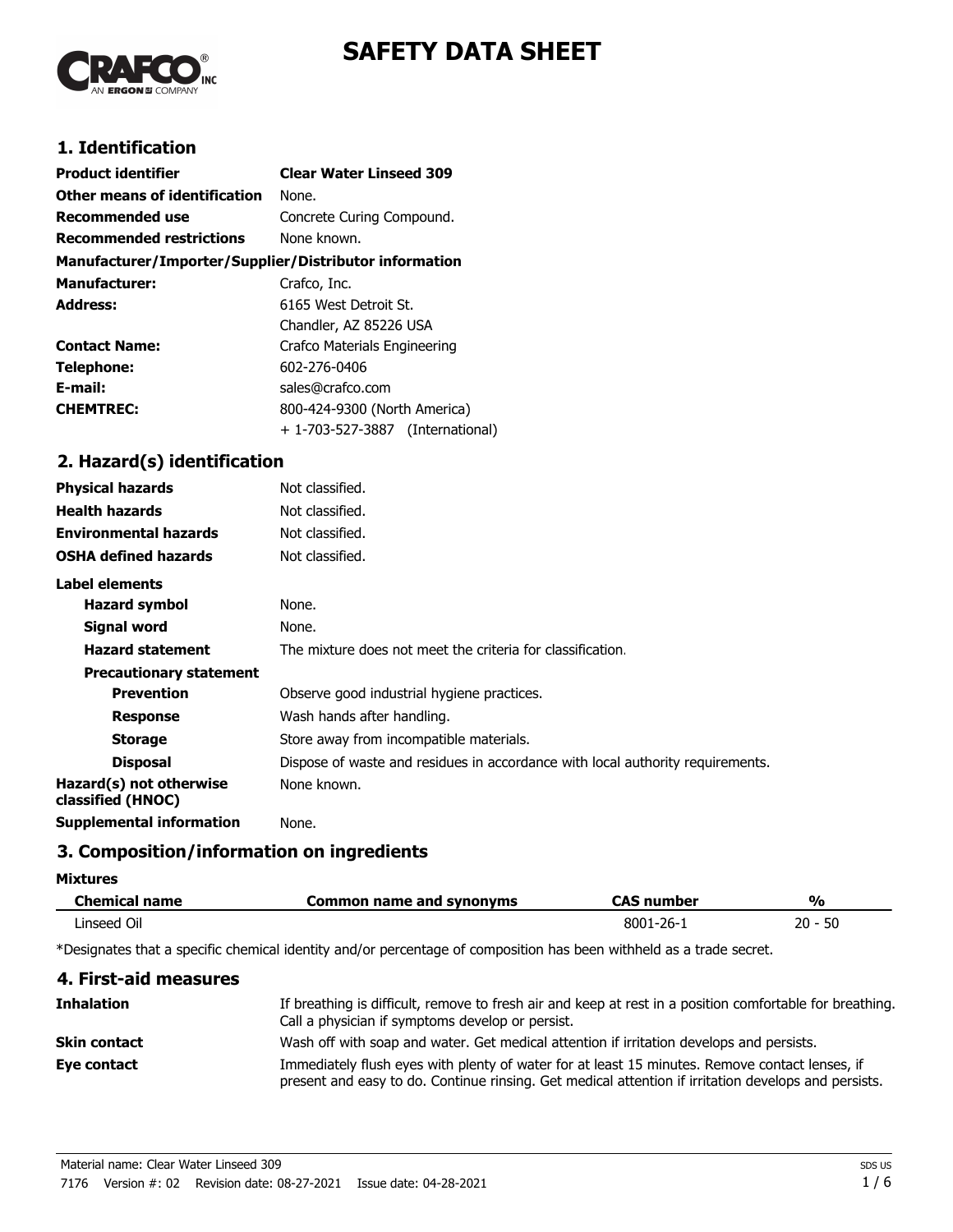| <b>Ingestion</b>                                                                    | Rinse mouth thoroughly. Do not induce vomiting without advice from poison control center. If<br>vomiting occurs, keep head low so that stomach content doesn't get into the lungs. Do not use<br>mouth-to-mouth method if victim ingested the substance. Never give anything by mouth to a victim<br>who is unconscious or is having convulsions. Get medical attention if symptoms occur. |
|-------------------------------------------------------------------------------------|--------------------------------------------------------------------------------------------------------------------------------------------------------------------------------------------------------------------------------------------------------------------------------------------------------------------------------------------------------------------------------------------|
| <b>Most important</b><br>symptoms/effects, acute and<br>delayed                     | Direct contact with eyes may cause temporary irritation.                                                                                                                                                                                                                                                                                                                                   |
| <b>Indication of immediate</b><br>medical attention and special<br>treatment needed | Treat symptomatically.                                                                                                                                                                                                                                                                                                                                                                     |
| <b>General information</b>                                                          | Ensure that medical personnel are aware of the material(s) involved, and take precautions to<br>protect themselves. Get medical attention if symptoms occur.                                                                                                                                                                                                                               |

## **5. Fire-fighting measures**

| Suitable extinguishing media                                        | Water fog. Foam. Dry chemical powder. Carbon dioxide (CO2).                                                                                                         |
|---------------------------------------------------------------------|---------------------------------------------------------------------------------------------------------------------------------------------------------------------|
| Unsuitable extinguishing<br>media                                   | Do not use water jet as an extinguisher, as this will spread the fire.                                                                                              |
| <b>Specific hazards arising from</b><br>the chemical                | During fire, gases hazardous to health may be formed.                                                                                                               |
| Special protective equipment<br>and precautions for<br>firefighters | Firefighters must use standard protective equipment including flame retardant coat, helmet with<br>face shield, gloves, rubber boots, and in enclosed spaces, SCBA. |
| <b>Fire fighting</b><br>equipment/instructions                      | Move containers from fire area if you can do so without risk. In the event of fire, cool tanks with<br>water spray.                                                 |
| <b>Specific methods</b>                                             | Use standard firefighting procedures and consider the hazards of other involved materials.                                                                          |
| <b>General fire hazards</b>                                         | No unusual fire or explosion hazards noted.                                                                                                                         |

## **6. Accidental release measures**

| <b>Personal precautions,</b><br>protective equipment and<br>emergency procedures | Ventilate closed spaces before entering them. Do not breathe mist or vapor. Keep unnecessary<br>personnel away. For personal protection, see section 8 of the SDS. Keep people away from and<br>upwind of spill/leak.                                                                                           |
|----------------------------------------------------------------------------------|-----------------------------------------------------------------------------------------------------------------------------------------------------------------------------------------------------------------------------------------------------------------------------------------------------------------|
| <b>Methods and materials for</b><br>containment and cleaning up                  | Large Spills: Stop the flow of material, if this is without risk. Dike the spilled material, where this is<br>possible. Remove with vacuum trucks or pump to storage/salvage vessels. Absorb in vermiculite,<br>dry sand or earth and place into containers. Following product recovery, flush area with water. |
|                                                                                  | Small Spills: Wipe up with absorbent material (e.g. cloth, fleece). Clean surface thoroughly to<br>remove residual contamination.                                                                                                                                                                               |
| <b>Environmental precautions</b>                                                 | Never return spills to original containers for re-use. For waste disposal, see section 13 of the SDS.<br>Avoid discharge into drains, water courses or onto the ground.                                                                                                                                         |
| 7. Handling and storage                                                          |                                                                                                                                                                                                                                                                                                                 |
| <b>Precautions for safe handling</b>                                             | Avoid prolonged exposure. Observe good industrial hygiene practices. Wear appropriate personal<br>protective equipment. Provide adequate ventilation. Wash thoroughly after handling. Avoid release                                                                                                             |

to the environment. Store in tightly closed container. Store away from incompatible materials (see Section 10 of the SDS). Prevent electrostatic charge build-up by using common bonding and grounding techniques. Keep out of the reach of children. **Conditions for safe storage, including any incompatibilities**

## **8. Exposure controls/personal protection**

#### **Occupational exposure limits**

The following constituents are the only constituents of the product which have a PEL, TLV or other recommended exposure limit At this time, the other constituents have no known exposure limits.

| US. OSHA Table Z-1 Limits for Air Contaminants (29 CFR 1910.1000) |            |                   |                      |
|-------------------------------------------------------------------|------------|-------------------|----------------------|
| <b>Components</b>                                                 | Tvpe       | Value             | Form                 |
| Linseed Oil (CAS 8001-26-1)                                       | <b>PEL</b> | 5 $mq/m3$         | Respirable fraction. |
|                                                                   |            | $15 \text{ mg/m}$ | Total dust.          |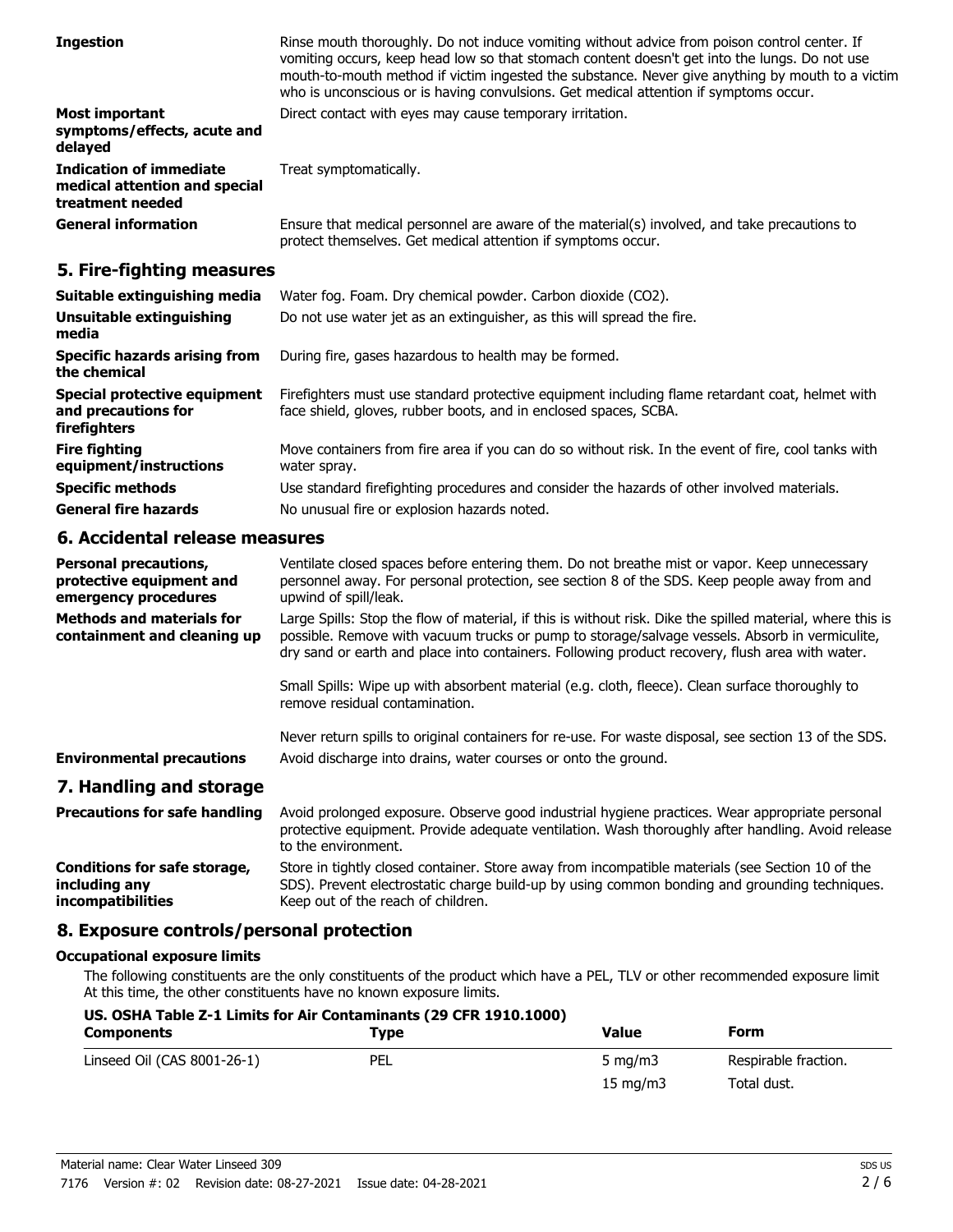| US. NIOSH: Pocket Guide to Chemical Hazards<br><b>Components</b> | Type                                                                                                                                                                                                                        | <b>Value</b> | <b>Form</b>      |
|------------------------------------------------------------------|-----------------------------------------------------------------------------------------------------------------------------------------------------------------------------------------------------------------------------|--------------|------------------|
| Linseed Oil (CAS 8001-26-1)                                      | <b>TWA</b>                                                                                                                                                                                                                  | 5 mg/m $3$   | Respirable mist. |
|                                                                  |                                                                                                                                                                                                                             | 10 mg/m $3$  | Total mist       |
| <b>Biological limit values</b>                                   | No biological exposure limits noted for the ingredient(s).                                                                                                                                                                  |              |                  |
| <b>Appropriate engineering</b><br><b>controls</b>                | Provide adequate ventilation, including appropriate local extraction, to ensure that the defined<br>occupational exposure limit is not exceeded.                                                                            |              |                  |
|                                                                  | Individual protection measures, such as personal protective equipment                                                                                                                                                       |              |                  |
| Eye/face protection                                              | Wear safety glasses; chemical goggles (if splashing is possible).                                                                                                                                                           |              |                  |
| <b>Skin protection</b>                                           |                                                                                                                                                                                                                             |              |                  |
| <b>Hand protection</b>                                           | Wear appropriate chemical resistant gloves.                                                                                                                                                                                 |              |                  |
| <b>Other</b>                                                     | Wear appropriate chemical resistant clothing. Wear eye/face protection.                                                                                                                                                     |              |                  |
| <b>Respiratory protection</b>                                    | In case of insufficient ventilation, wear suitable respiratory equipment.                                                                                                                                                   |              |                  |
| <b>Thermal hazards</b>                                           | Wear appropriate thermal protective clothing, when necessary.                                                                                                                                                               |              |                  |
| <b>General hygiene</b><br>considerations                         | Always observe good personal hygiene measures, such as washing after handling the material and<br>before eating, drinking, and/or smoking. Routinely wash work clothing and protective equipment to<br>remove contaminants. |              |                  |

# **9. Physical and chemical properties**

| <b>Appearance</b>                                   | Non-Transparent Off-White Liquid |
|-----------------------------------------------------|----------------------------------|
| <b>Physical state</b>                               | Liquid.                          |
| Form                                                | Liquid.                          |
| <b>Color</b>                                        | Off-white.                       |
| Odor                                                | Linseed Oil.                     |
| <b>Odor threshold</b>                               | Not available.                   |
| рH                                                  | 8 - 9                            |
| <b>Melting point/freezing point</b>                 | 32 °F (0 °C)                     |
| Initial boiling point and<br>boiling range          | 212 °F (100 °C)                  |
| <b>Flash point</b>                                  | Not available.                   |
| <b>Evaporation rate</b>                             | Not available.                   |
| <b>Flammability (solid, gas)</b>                    | Not applicable.                  |
| <b>Upper/lower flammability or explosive limits</b> |                                  |
| Flammability limit - lower Not available.<br>(%)    |                                  |
| <b>Flammability limit -</b><br>upper $(%)$          | Not available.                   |
| <b>Explosive limit - lower</b><br>(9/6)             | Not available.                   |
| <b>Explosive limit - upper</b><br>(9/6)             | Not available.                   |
| <b>Vapor pressure</b>                               | Not available.                   |
| <b>Vapor density</b>                                | $> 1$ (1 = air)                  |
| <b>Relative density</b>                             | Not available.                   |
| Solubility(ies)                                     |                                  |
| <b>Solubility (water)</b>                           | Not available.                   |
| <b>Partition coefficient</b><br>(n-octanol/water)   | Not available.                   |
| <b>Auto-ignition temperature</b>                    | Not available.                   |
| <b>Decomposition temperature</b>                    | Not available.                   |
| <b>Viscosity</b>                                    | Not available.                   |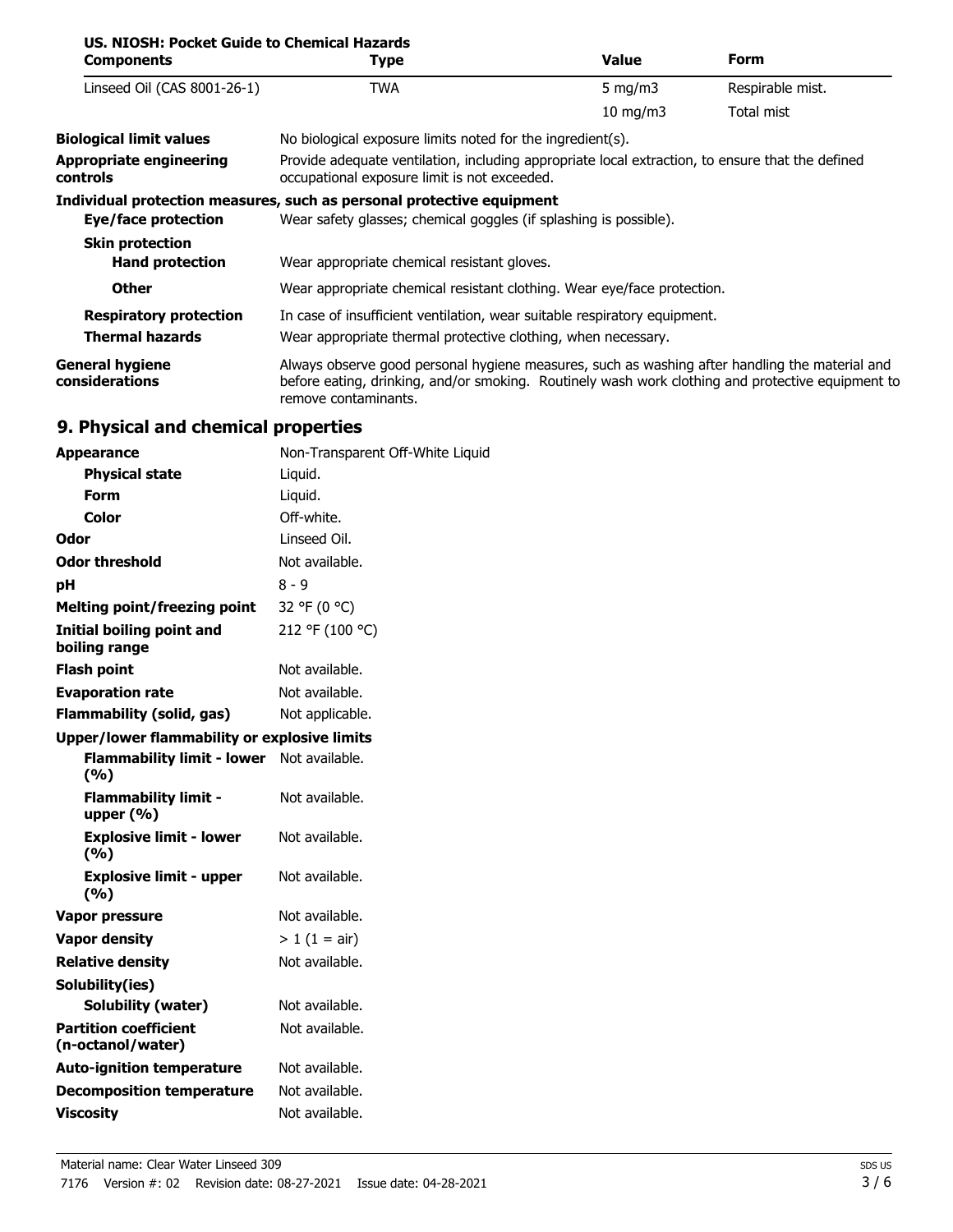| Other information       |                    |
|-------------------------|--------------------|
| <b>Density</b>          | 8.20 - 8.30 lb/gal |
| <b>Percent volatile</b> | $50 - 54$ %        |
| <b>Specific gravity</b> | $0.983 - 0.995$    |
| voc                     | $200$ g/l          |

## **10. Stability and reactivity**

| <b>Reactivity</b>                            | The product is stable and non-reactive under normal conditions of use, storage and transport |
|----------------------------------------------|----------------------------------------------------------------------------------------------|
| <b>Chemical stability</b>                    | Material is stable under normal conditions.                                                  |
| <b>Possibility of hazardous</b><br>reactions | Hazardous polymerization does not occur.                                                     |
| <b>Conditions to avoid</b>                   | Strong acids. Contact with alkalis. Contact with incompatible materials.                     |
| <b>Incompatible materials</b>                | Strong acids. Alkalis. Non-polar solvents.                                                   |
| <b>Hazardous decomposition</b><br>products   | No hazardous decomposition products are known.                                               |

## **11. Toxicological information**

#### **Information on likely routes of exposure**

| <b>Inhalation</b>                                                                  | Prolonged inhalation may be harmful.                     |
|------------------------------------------------------------------------------------|----------------------------------------------------------|
| <b>Skin contact</b>                                                                | Prolonged skin contact may cause temporary irritation.   |
| Eye contact                                                                        | Direct contact with eyes may cause temporary irritation. |
| <b>Ingestion</b>                                                                   | Expected to be a low ingestion hazard.                   |
| Symptoms related to the<br>physical, chemical and<br>toxicological characteristics | Direct contact with eyes may cause temporary irritation. |

#### **Information on toxicological effects**

| <b>Acute toxicity</b>                | Not known.                                               |
|--------------------------------------|----------------------------------------------------------|
| <b>Skin corrosion/irritation</b>     | Prolonged skin contact may cause temporary irritation.   |
| Serious eye damage/eye<br>irritation | Direct contact with eyes may cause temporary irritation. |

#### **Respiratory or skin sensitization**

| <b>Respiratory sensitization</b> | Not a respiratory sensitizer.                                                                                       |
|----------------------------------|---------------------------------------------------------------------------------------------------------------------|
| <b>Skin sensitization</b>        | This product is not expected to cause skin sensitization.                                                           |
| <b>Germ cell mutagenicity</b>    | No data available to indicate product or any components present at greater than 0.1% are<br>mutagenic or genotoxic. |

## **Carcinogenicity**

|                                                       | <b>IARC Monographs. Overall Evaluation of Carcinogenicity</b>                     |
|-------------------------------------------------------|-----------------------------------------------------------------------------------|
| Not listed.                                           |                                                                                   |
|                                                       | <b>OSHA Specifically Regulated Substances (29 CFR 1910.1001-1052)</b>             |
| Not regulated.                                        |                                                                                   |
|                                                       | US. National Toxicology Program (NTP) Report on Carcinogens                       |
| Not listed.                                           |                                                                                   |
| Reproductive toxicity                                 | Not classified.                                                                   |
| Specific target organ toxicity<br>- single exposure   | Not classified.                                                                   |
| Specific target organ toxicity<br>- repeated exposure | Not classified.                                                                   |
| Aspiration hazard                                     | Not an aspiration hazard.                                                         |
| Chronic effects                                       | Prolonged inhalation may be harmful. Prolonged exposure may cause chronic effects |
| <b>Further information</b>                            | This product has no known adverse effect on human health.                         |

# **12. Ecological information**

**Ecotoxicity**

The product is not classified as environmentally hazardous. However, this does not exclude the possibility that large or frequent spills can have a harmful or damaging effect on the environment.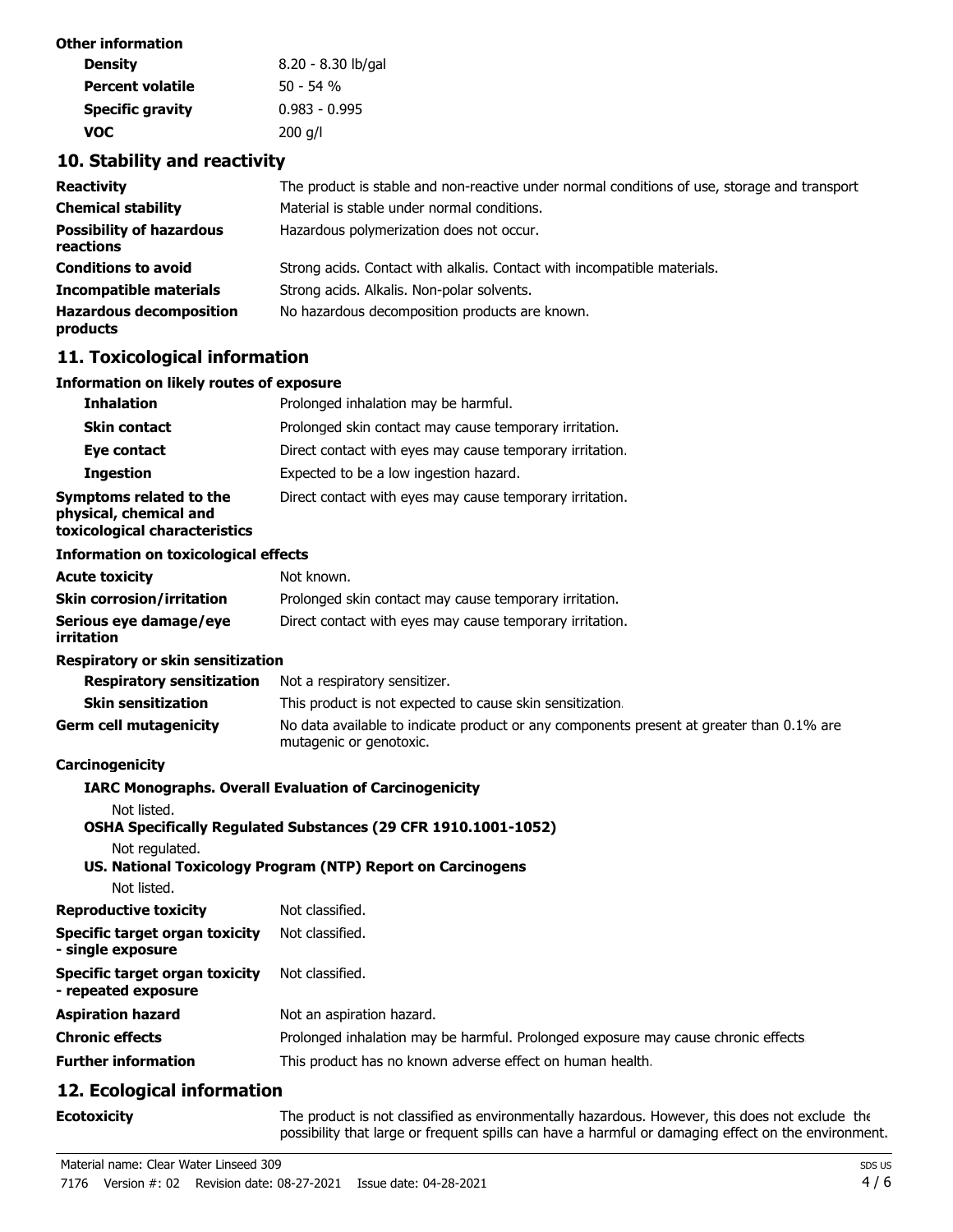| <b>Product</b>                           |                                                                                                                                                                                                                                                                | <b>Species</b>                                                               | <b>Test Results</b>                                                                          |
|------------------------------------------|----------------------------------------------------------------------------------------------------------------------------------------------------------------------------------------------------------------------------------------------------------------|------------------------------------------------------------------------------|----------------------------------------------------------------------------------------------|
| Clear Water Linseed 309                  |                                                                                                                                                                                                                                                                |                                                                              |                                                                                              |
| <b>Aquatic</b>                           |                                                                                                                                                                                                                                                                |                                                                              |                                                                                              |
| <b>Fish</b>                              | LC50<br><b>Fish</b>                                                                                                                                                                                                                                            |                                                                              | 42895.3203 mg/l, 96 hours estimated                                                          |
| <b>Persistence and degradability</b>     |                                                                                                                                                                                                                                                                | No data is available on the degradability of any ingredients in the mixture. |                                                                                              |
| <b>Bioaccumulative potential</b>         |                                                                                                                                                                                                                                                                |                                                                              |                                                                                              |
| <b>Mobility in soil</b>                  | No data available.                                                                                                                                                                                                                                             |                                                                              |                                                                                              |
| Other adverse effects                    | No other adverse environmental effects (e.g. ozone depletion, photochemical ozone creation<br>potential, endocrine disruption, global warming potential) are expected from this component.                                                                     |                                                                              |                                                                                              |
| 13. Disposal considerations              |                                                                                                                                                                                                                                                                |                                                                              |                                                                                              |
| <b>Disposal instructions</b>             | Collect and reclaim or dispose in sealed containers at licensed waste disposal site. Dispose of<br>contents/container in accordance with local/regional/national/international regulations. Do not<br>allow this material to drain into sewers/water supplies. |                                                                              |                                                                                              |
| Local disposal regulations               | Dispose in accordance with all applicable regulations.                                                                                                                                                                                                         |                                                                              |                                                                                              |
| Hazardous waste code                     | disposal company.                                                                                                                                                                                                                                              |                                                                              | The waste code should be assigned in discussion between the user, the producer and the waste |
| Waste from residues /<br>unused products | Dispose of in accordance with local regulations. Empty containers or liners may retain some product<br>residues. This material and its container must be disposed of in a safe manner (see: Disposal<br>instructions).                                         |                                                                              |                                                                                              |

Since emptied containers may retain product residue, follow label warnings even after container is emptied. Empty containers should be taken to an approved waste handling site for recycling or disposal. **Contaminated packaging**

## **14. Transport information**

#### **DOT**

Not regulated as dangerous goods.

#### **IATA**

Not regulated as dangerous goods.

#### **IMDG**

Not regulated as dangerous goods.

**Transport in bulk according to** Not established. **Annex II of MARPOL 73/78 and the IBC Code**

## **15. Regulatory information**

**US federal regulations**

This product is not known to be a "Hazardous Chemical" as defined by the OSHA Hazard Communication Standard, 29 CFR 1910.1200.

#### **TSCA Section 12(b) Export Notification (40 CFR 707, Subpt. D)**

Not regulated.

**CERCLA Hazardous Substance List (40 CFR 302.4)**

Not listed.

#### **SARA 304 Emergency release notification**

Not regulated.

**OSHA Specifically Regulated Substances (29 CFR 1910.1001-1052)**

Not regulated.

## **Superfund Amendments and Reauthorization Act of 1986 (SARA)**

**SARA 302 Extremely hazardous substance**

Not listed.

## **SARA 313 (TRI reporting)**

Not regulated.

## **Other federal regulations**

## **Clean Air Act (CAA) Section 112 Hazardous Air Pollutants (HAPs) List**

Not regulated.

```
Clean Air Act (CAA) Section 112(r) Accidental Release Prevention (40 CFR 68.130)
```

```
Not regulated.
```